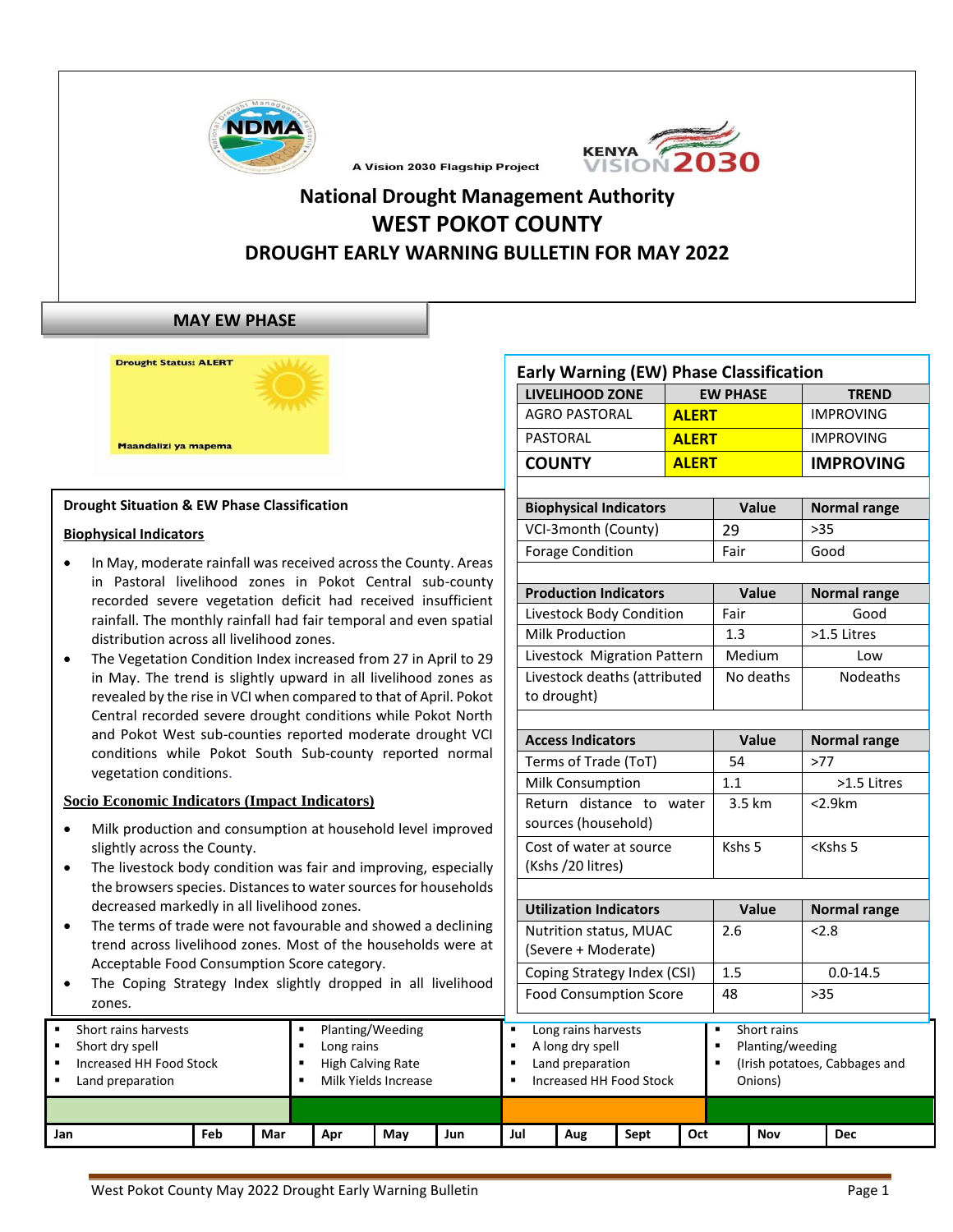# **1.0 CLIMATIC CONDITIONS**

### **1.1 RAINFALL PERFORMANCE**

- West Pokot County recorded moderate rainfall across all livelihood zones during the month of May 2022, where the performance was noted to be below normal in comparison to the Long Term Average (LTA) at such time of the year for the County.
- During the month, the first and second cumulative dekadal rainfall amount was 49.4 mm, which represents an increase from the 30.9 mm (Figure 1) that was recorded in the previous month. The current amount however depicts 66 percent of the cumulative dekadal average for the month at such

time.

The Normalized Difference Vegetation Index (NDVI) that shows the quantity and quality of live green vegetation was slightly below normal for the month, although with an upward trend (Figure 1).



**Source: VAM-World Food Programme**

#### **1.2 AMOUNT OF RAINFALL AND SPATIAL DISTRIBUTION**

• According to the county meteorological report, moderate precipitation was recorded in May. The rainfall had even spatial and fair temporal distribution, having been received across the livelihood zones for a total of about 14 days. Generally, there was an improvement in rainfall performance as compared to that of the previous month.

### **1.3 OTHER EVENTS**

• Incidences of insecurity were reported along Chesegon at the West Pokot-Elgeyo Marakwet Counties border and at Kainuk in Turkana County bordering West Pokot County. Scores of human lives were reportedly lost during the flare ups and tension has remained high in these areas.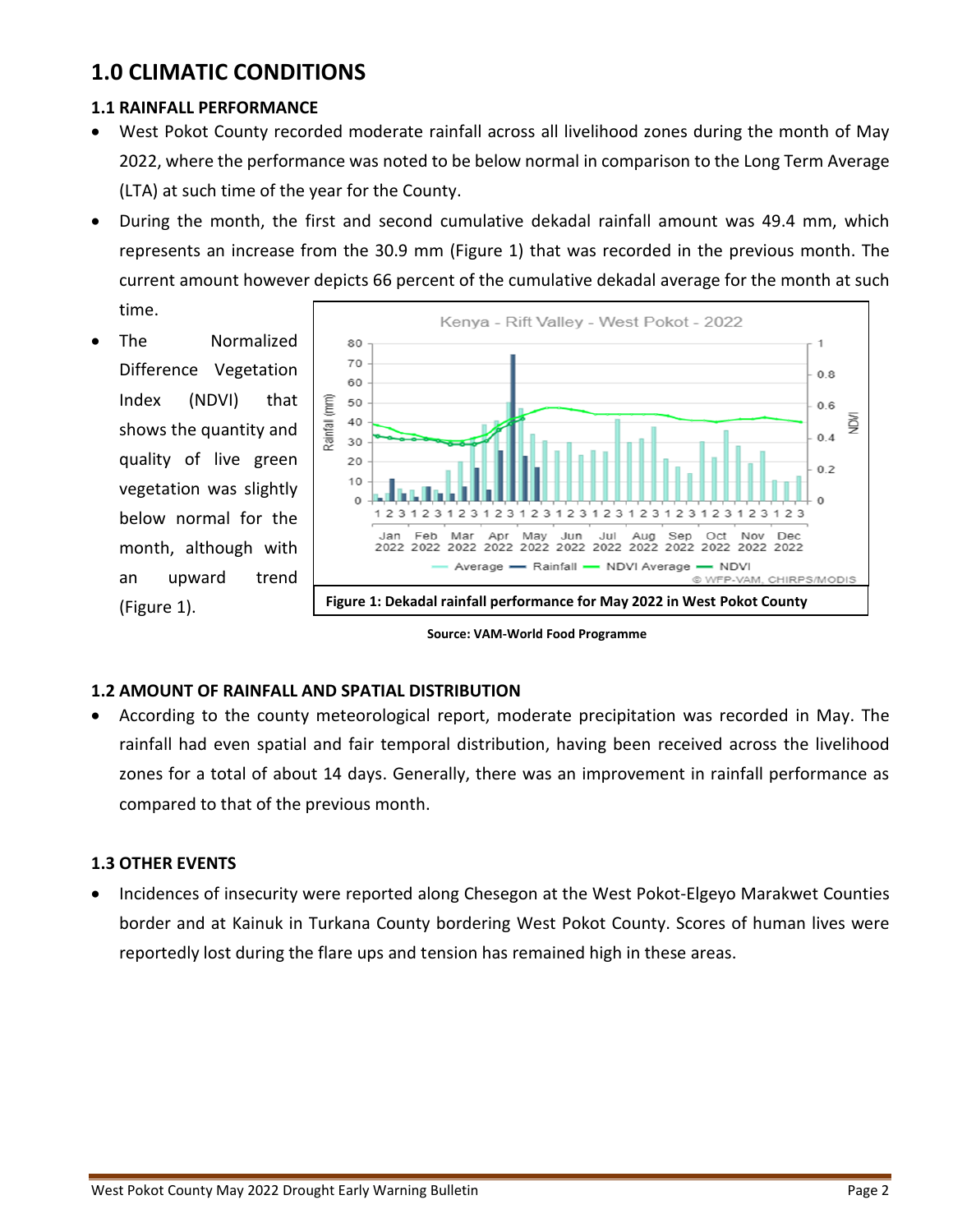# **2.0 IMPACTS ON VEGETATION AND WATER**

## **2.1VEGETATION CONDITION**

### **2.1.1 Vegetation Condition Index (VCI)**



**Source: Boku University**

- In May, the vegetation greenness index (VCI) across the County revealed moderate drought conditions as expressed by a VCI of 29 (VCI-3 month) in figure 2 above, demonstrating a slight increase from 26 recorded in April.
- Severe drought conditions with VCI of 19 were reported in Pokot Central Sub-County, both Pokot North and Pokot West sub-Counties recorded moderate drought conditions of 29 whereas Pokot South Sub-

County recorded normal conditions of 39. The 3-month VCI portrayed a marginal increase with an upward trend in all livelihood zones due to the fair regeneration of vegetation cover credited to significant rainfall in during the month of May 2022 (Figure 3).



#### **2.1.2 Pasture**

• During the month, the sampled community members' proportion which reported that pasture was fair was 58 percent in Pastoral and 75 percent Agro-pastoral livelihood zones (Figure 4).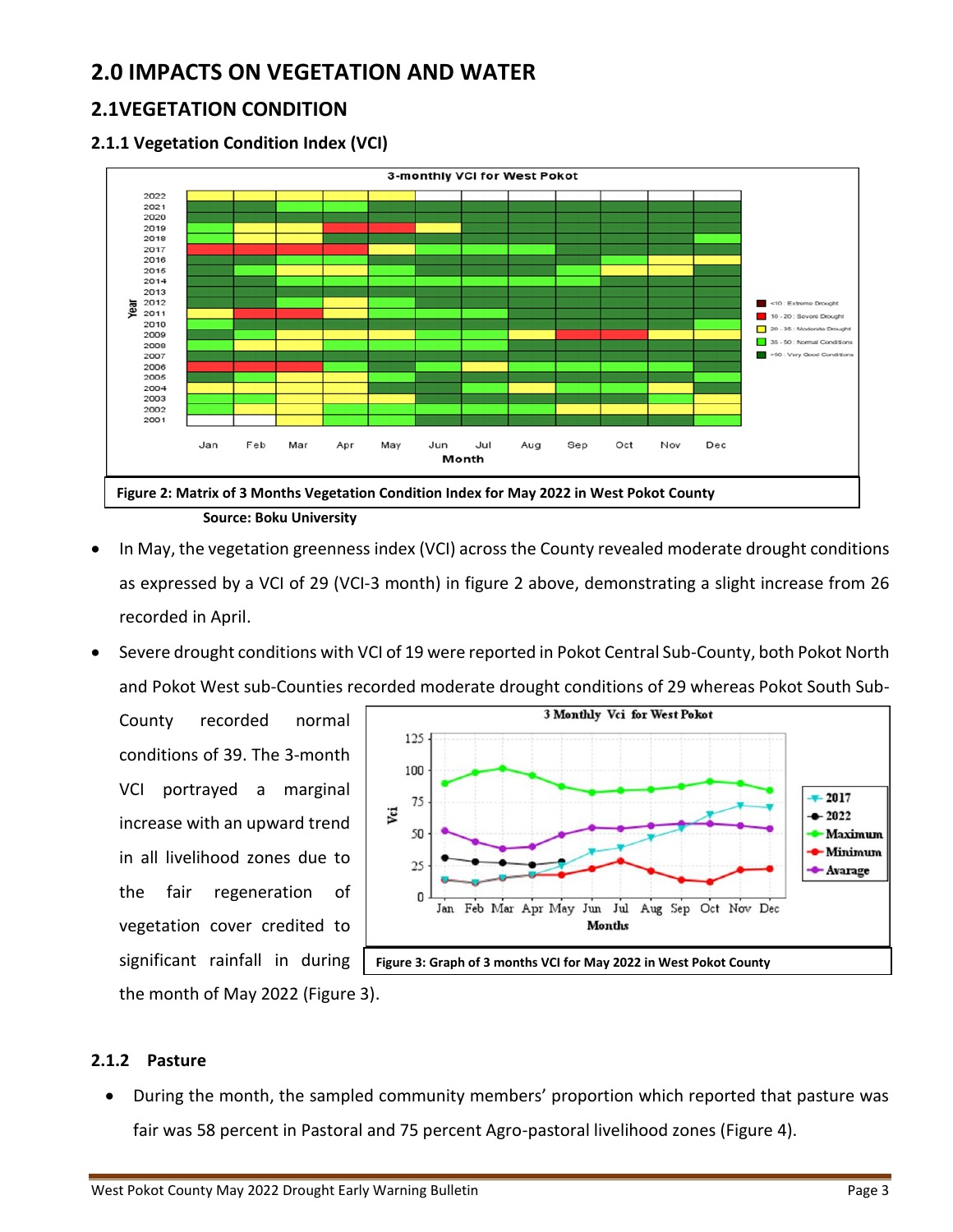- Particular areas that recorded severe vegetation deficit include Masol, Sekker, Weiwei and Lomut wards in Pokot Central Sub-County. However, the situation is noted to have slightly improved in comparison to the one in April due to moderate rainfall received in May.
- The quality and quantity of pasture was fair in both livelihood zones during the month of May.



| Pastoral | Agro Pastoral                                            |
|----------|----------------------------------------------------------|
|          | <b>I.</b> Poor <b>I.</b> Fair <b>I.</b> Good             |
|          |                                                          |
|          | Figure 5: Browse condition during May 2022 in West Pokot |

#### **2.1.3 Browse**

Figure 5 shows that the sampled community members' proportion which reported that browse condition was good at 50 percent in Pastoral zones and at 75 percent in Agro-pastoral zones.

The browse condition was generally fair in all livelihood zones despite being below normal for such period of the year.

There was variation in browse condition between the Pastoral and Agro-

pastoral livelihood zones was linked to significant rains mostly in the highland areas harbouring Agropastoral areas.

#### **2.2 WATER RESOURCE**

#### **2.2.1 Sources**

• The main sources of water during the month of May 2022 were boreholes, rivers, pans/dams, traditional river wells and springs, which were relied upon by proportions of 28, 17, 28, 17 and four percent of the sampled communities respectively (Figure 6). Compared to the situation in April 2022 where the main sources were boreholes, rivers, traditional river wells, pans/dams and springs at 38, 26, 19, 10 and 5 percent respectively, the use of pans/dams increased significantly from 10 to 28 percent while use of boreholes and rivers decreased from 38 to 28 and 26 to 17 percent respectively whereas community reliance on traditional river wells and springs remained stable.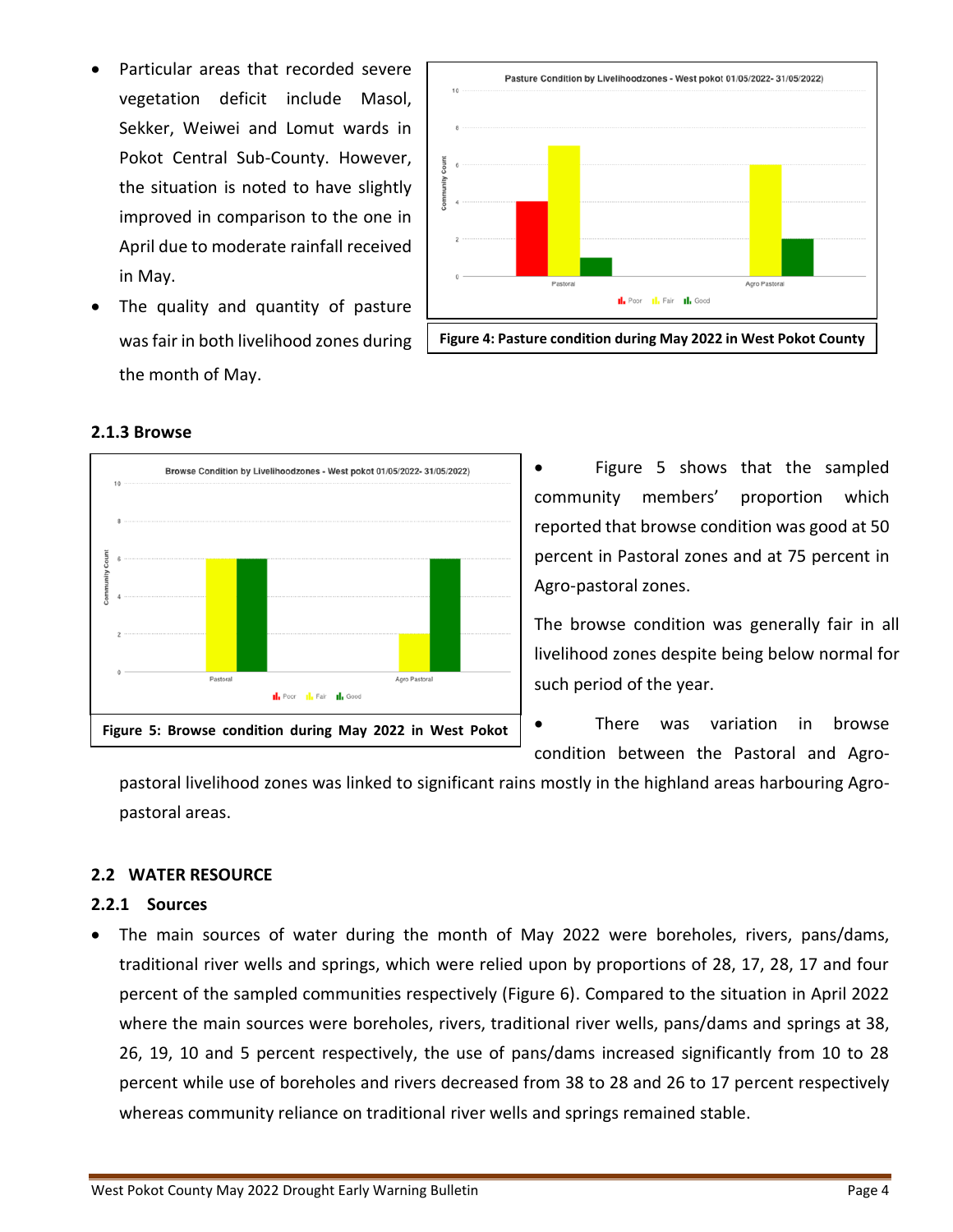The recharge of all water sources was substantial, a situation linked to significant rainfall performance during the month, explaining why use of pans/dams was on increase. Use of boreholes declined in the face of recharging pans/dams as attributed to congestion, breakdowns and operating challenges.



The current main water sources in use

were normal for such time of the year. The ongoing rains are anticipated to improve the water access especially in the Pastoral areas.

• Boreholes that are still broken down include; Chepkopegh, Pserum, Chesra, Kapsimatia and Prikwo in Pokot South Sub-county. Boreholes in Pokot West Sub-county include Koitukum, Chemuma, Kitelakapel center, Lokna, Chemakeu, Poole, Kongelai center and Akiriamet. Kases, Kitelarengan, Lokii, Nakuyen, Lopushonokou, Katilisha, Menjo, Ngotut, Konyao arid zone primary, Lokasur, Kopeon and Kois are among the boreholes in Pokot North Sub-county. Pokot Central Sub-county boreholes include Marich, Chepkolol, Runo primary, Kalas, Kamanau, Cheporomwagh and Chirkil.

#### **2.2.2 Household Access and Utilization**

- In the month under review, the average return distance to water source from the household was 3.5 km, being a decrease from 4.6 km recorded previously (Figure 7). The current distance was however 21percent above the STA for such time of the year.
- The Pastoral zones of Pokot Central Sub-County recorded



longer trekking distances to water sources of 3.9 km compared to 3.1 km in the Agro-pastoral livelihood zones. The general drop in trekking distances was attributed to the significant recharge of water sources in May.

• The average waiting time at the water source, especially at boreholes was still longer in Pastoral zones at around 30 minutes as compared 20 minutes normally. In the Agro-pastoral livelihood zones, the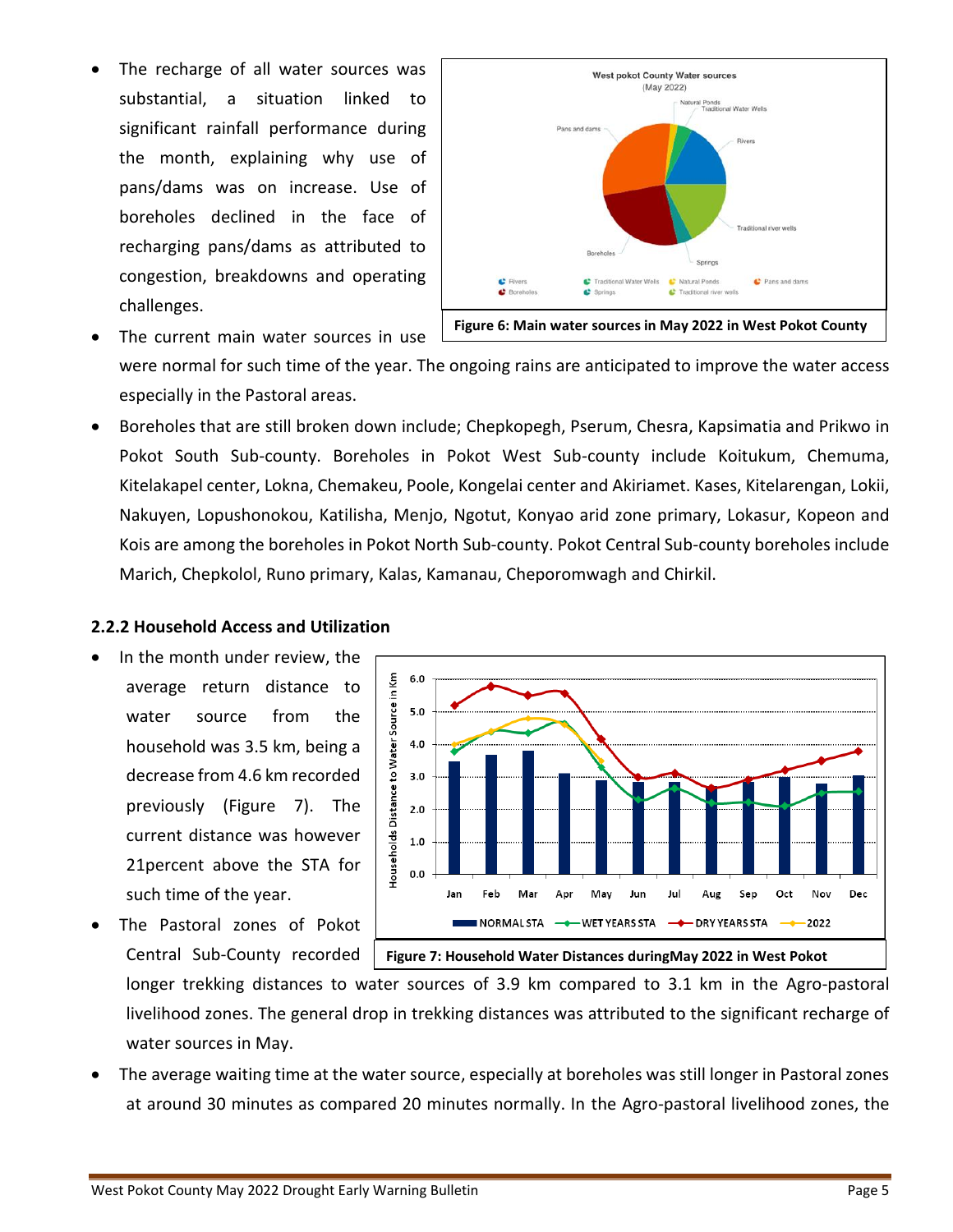waiting time was still about 15 minutes as compared to that of less than 10 minutes at such time of the year. The situation is above normal for a similar period of the year.

- The household water consumption per person per day was at 9-12 litres in the Pastoral zones while consumption in the Agro-pastoral zones was 12-15 litres, having increased from 8-10 and 10-12 litres for respective livelihood zones in the previous month. The discrepancy from the standard amount of 15 litres per person per day was getting minimal.
- The situation is generally below normal, where the consumption is normally at 10-13 and 15-20 litres for the Pastoral and Agro-pastoral areas respectively. The water cost at the source is however free in the rural areas.

#### **2.2.3 Livestock Access**

• During the month, the average return livestock trekking distance from grazing areas to water sources decreased to 5.6 km from 6.6 km recorded in the previous month (Figure 8). The current trekking distance is however eight percent above the LTA, since the situation has not yet recovered to



normalcy.The Pastoral livelihood zones recorded longer trekking distance from grazing areas to water source of 6.0 km as compared to 5.2 km covered in Agropastoral livelihood zones.

- The declining trend in livestock trekking distance to water points is credited to substantial surface water recharge at water points across the county. The distance has been above LTA since the dry spell before the long rains but it is expected to decrease as the situation normalizes with time.
- The watering frequency remained at 6-7 times in a week for cattle, sheep and goats while camels were watered 5-6times. At normal times, the former are watered daily while camelsare watered 5-6 times in a week.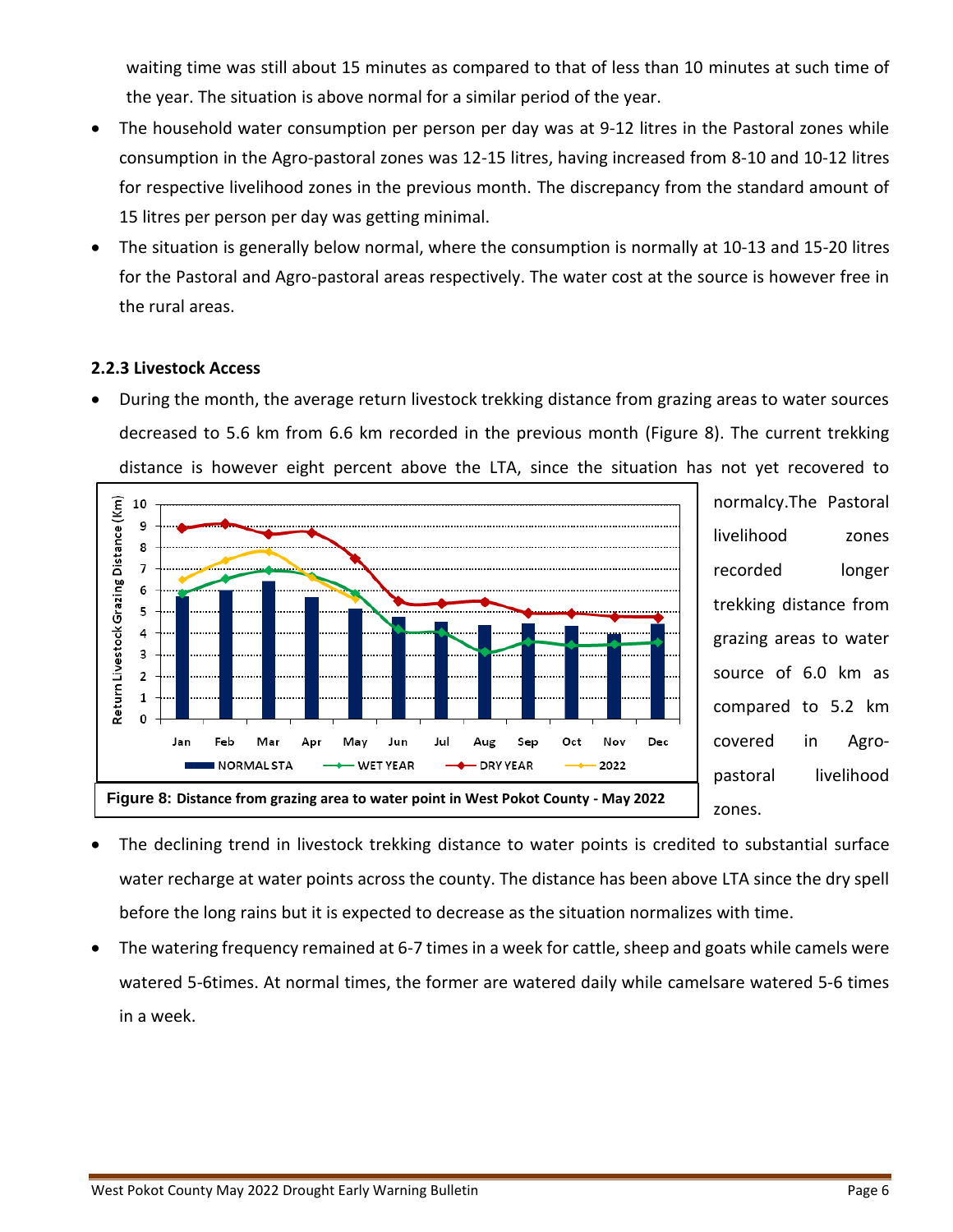# **3.0 PRODUCTION INDICATORS**

## **3.1 LIVESTOCK PRODUCTION**

### **3.1.1 Livestock Body Condition**

- During the month, the livestock body condition was fair for cattle and sheep while goats and camels maintained a good to fair body condition across livelihood zones. The condition is on an upward trend as compared to April due to improved access to forage and water in the county during the month.
- As rains continue, the body condition for all livestock species is likely to continue improving in all zones.
- The livestock body condition is below normal for cattle and sheep while goats and camels are at normal as compared to the same period of the year.

#### **3.1.2 Livestock Diseases**

• Pokot Central and Pokot South sub-counties reported incidences of Contagious Caprine Pleuropneumonia (CCPP).

#### **3.1.3 Milk Production**

- In May, the County recorded an average milk production of 1.3 litres per household per day, an increase from 1.0 reported in April (Figure 9).
- Cattle and camels were the main livestock species producing milk in the households in all the livelihood zones. The current average household milk production is 13 percent below the LTA.
- The increase in milk production is attributed to significant forage rejuvenation in the traditional grazing areas and water recharge.



#### **3.2 RAIN-FED CROP PRODUCTION**

#### **3.2.1 Stage and Condition of food Crops**

• Most crops were at germination and weeding stages, especially in Agro-pastoral and Mixed Farming zones. The acreage planted under maize is projected to drop due to erratic rains during the season; particularly the false and late onset. Onion farms currently at the land preparation in Lomut and Batei wards. Supply of horticultural products has been affected by previous persistent dry conditions.

## **4.0 MARKET PERFORMANCE**

## **4.1 LIVESTOCK MARKETING**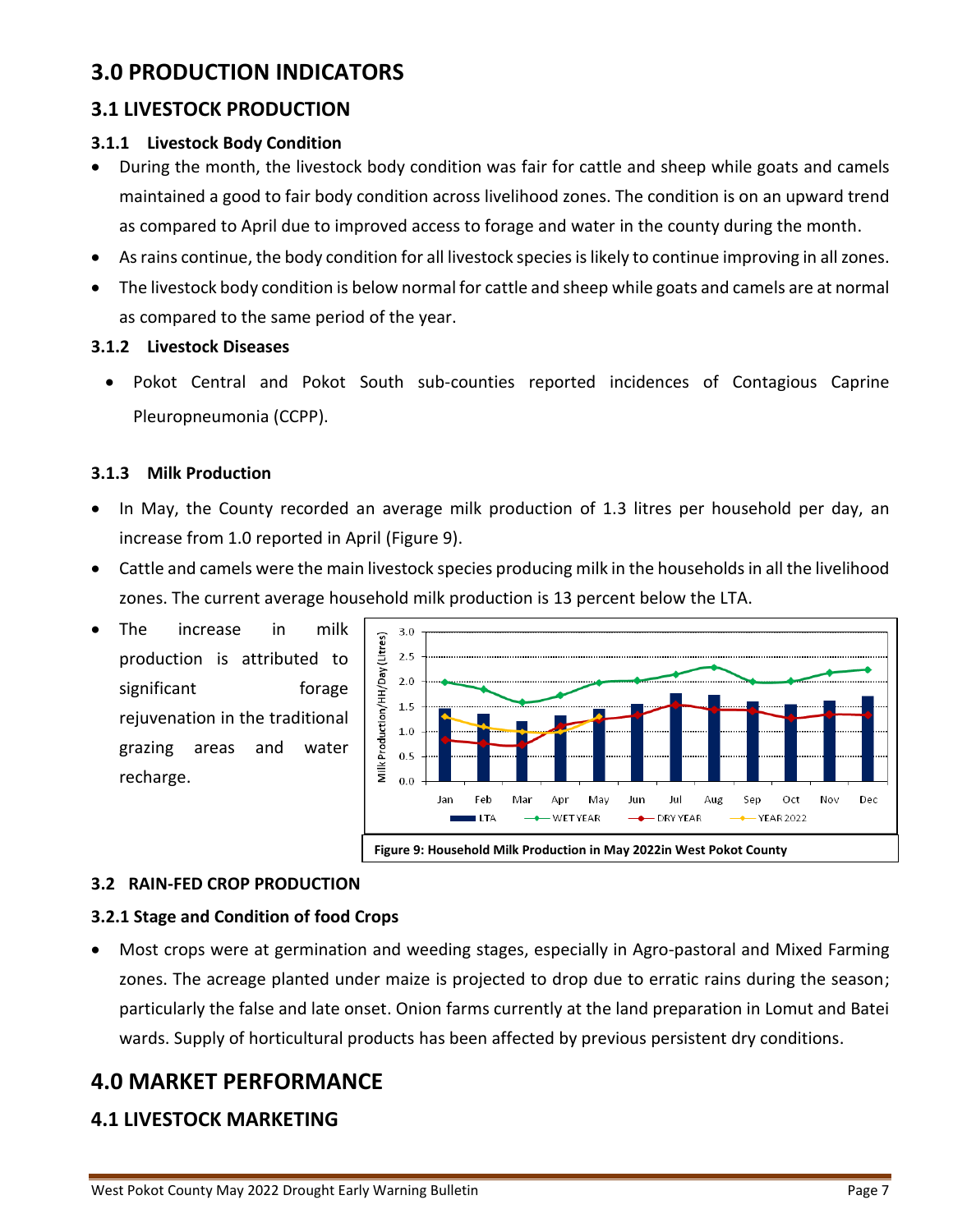#### **4.1.1 Cattle prices**

• The medium sized 4-year bull was sold at an average price of Kshs 19,313 in May, which indicated price stability as compared to the price ofKshs19,375 recorded in the previous month. The current price is however 49 percent above the STA value (Figure 10).



condition for cattle in Chepareria in Agro-pastoral zones was better than in Lomut in Pastoral areas, hence the price variation.

#### **4.1.2 Goat Prices**

• During May, an average price of Kshs 3,300 was reported for a 2-year-old medium size goat, showing price stability when compared to Kshs3,210 reported in April and comparable to LTA (Figure 11). The



highest average goat price was at Kshs 4,600 in Chepareria market in the Agro-pastoral livelihood zones that had fair browse conditions, whereas Pastoral zones of Masol in Pokot Central recorded as low as Kshs

2,080 in Lomut market owing to severe forage deficit thus goat body condition not so good to fetch better price.

### **4.2 CROP PRICES**

#### **4.2.1 Maize**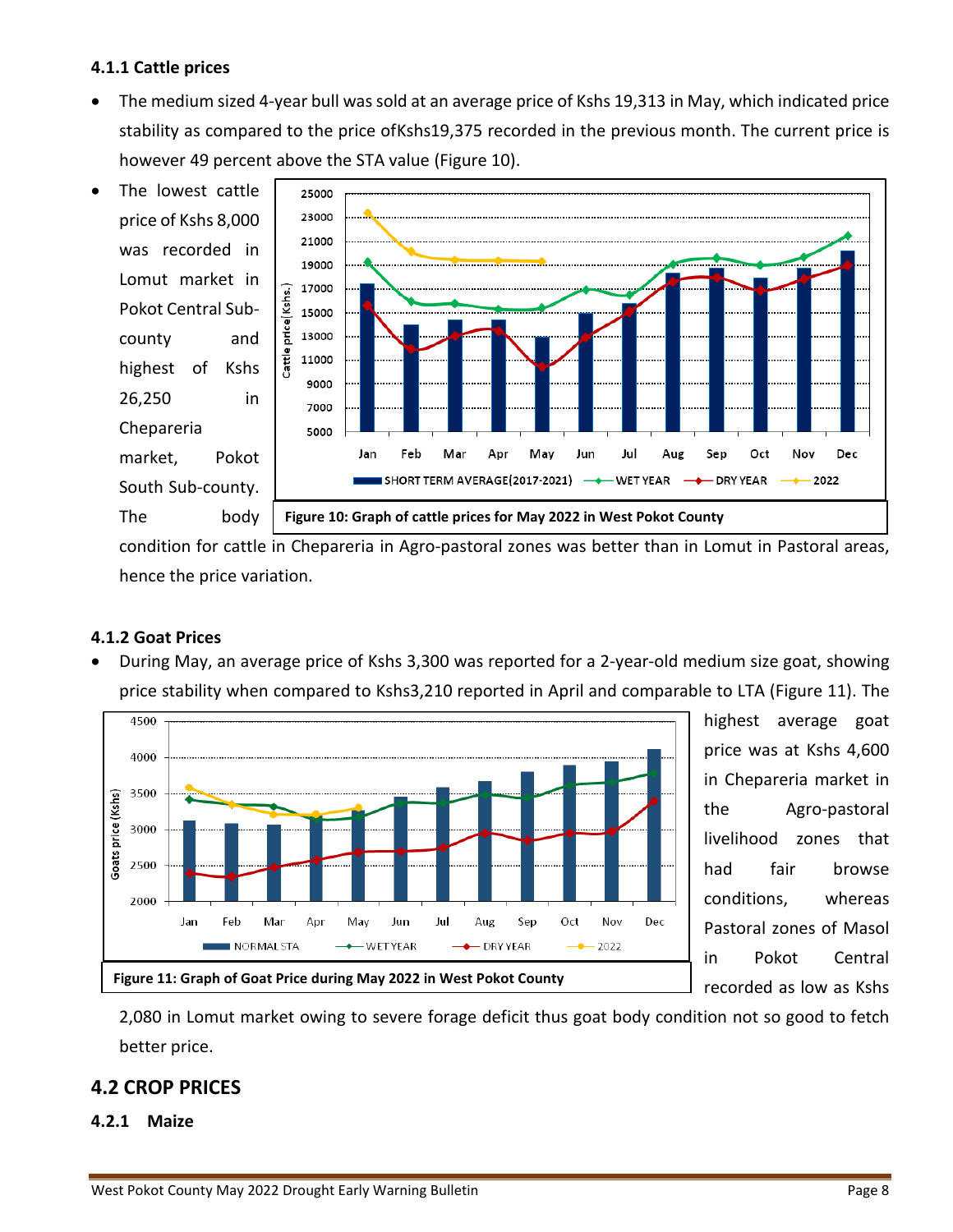- As shown in figure 12 below, one kilogram of maize was sold at Kshs 61, which was an 11 percent increase from kshs 55 that was sold in the previous month. The price was 33 percent above STA.
- The Pastoral livelihood zones recorded the highest price of Kshs 68 with the Agro-pastoral zones recording the lowest price of Kshs 46 resulting from acute shortage of maize supply from Uganda in the Pastoral areas of Pokot North Sub-County.
- The general increase in price is attributed to unpredictable maize supply from external sources of Trans-Nzoia. The current local supplies were still in Chepareria, Sigor and Makutano areas in Pokot South, Pokot Central and Pokot West Sub-counties respectively.
- Market purchase is the main source of maize requirements in most of households. Maize price is projected to increase further due to persistent unavailability of maize in the local market tocks.



#### **4.2.2 Beans**

• In May, beans traded at Kshs 124 per kg, a marginal rise from Kshs 123 recorded in April, where the current price of beans was at par with the STA price (Figure 13). Kacheliba market in the Pastoral livelihood zone recorded lowest prices of Kshs 100 while that of Chepareria market recorded Kshs 138 in the Agro-pastoral zones of the



County. It was noted that Kacheliba market in Pokot North Sub-county was supplied with relatively cheaper beans from the neighbouring republic of Uganda sources that caused the lower beans prices as compared to other markets in the County.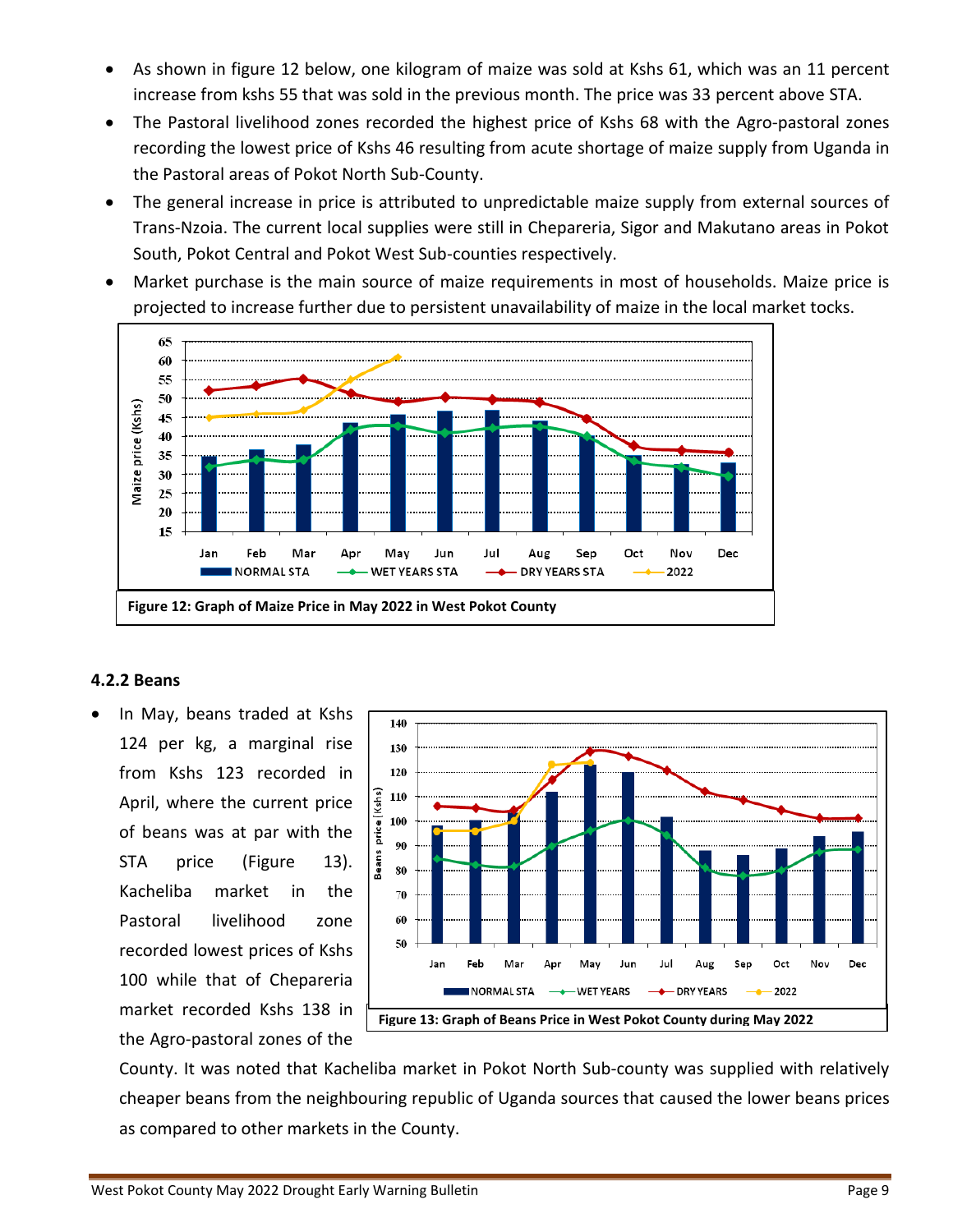• The price stability is attributed to irregular supply from local sources in Agro-pastoral zones along with erratic supplies from Uganda.

## **4.3LIVESTOCK PRICE RATIO/ TERMS OF TRADE (TOT)**

- In the month under review, the TOT was 54, Having decreased from the 58recorded in the previous month, meaning that households obtained less amount of maize for sale of a goat during the month than in the previous month(Figure 14).
- The declining trend in ToT is attributedtoshootingmaize prices in the marketalongside the stable goat prices.The TOT is 31 percentbelow the STA of the month.
- The decreasing trend for TOT is expected for the next three months as the maize price is probable to continue increasing over the period.

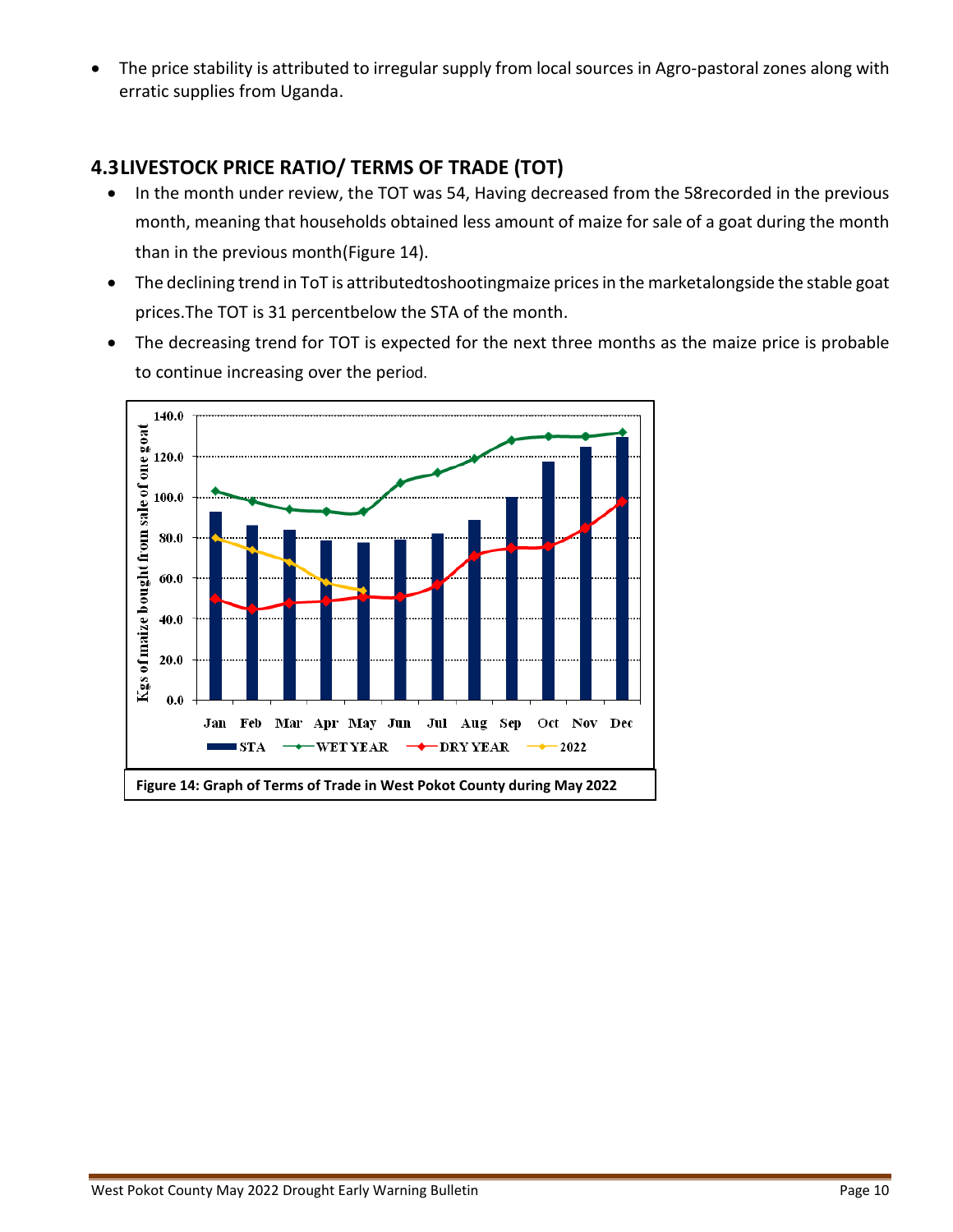# **5.0 FOOD CONSUMPTION AND NUTRITION STATUS**

#### **5.1 MILK CONSUMPTION**

• The average household milk consumption remained at 1.1 litres across the livelihood zones, an increase from 0.9 mm reported in the previous month and below the LTA by 27 percent (Figure 15).



• The slight increase in milk consumption is linked to the fair milk access at the household level.

## **5.2FOOD CONSUMPTION SCORE**

- The Food Consumption Score (FCS), an indicator of household food security showed proportions of 79, 8 and 13 percent categorized under Acceptable, Borderline and Poor respectively, where Acceptable indicates better food security while Borderline characterizes medium and poor depicts food insecurity. In comparison with the previous month where the proportions were 77, 18 and 5 for the respective categories, the score increased for Acceptable and decreased for Borderline category while the Poor category increased. More households degenerated from Borderline to Poor category as compared to those households that improved from Borderline to Acceptable category; an indication of a worrying situation. The FCS was generally acceptable in May.
- The mean FCS for the two livelihood zones was 48; an increase from 47 recorded in April.
- The Agro-pastoral livelihood zones recorded a higher mean FCS of 54 than 42 in the Pastoral zones.
- There was significant variation between the two livelihood zones with for instance 100 percent of households in the Agro-pastoral zone being categorized as having acceptable FCS compared to 64 percent households under the same category in the Pastoral livelihood zone. More food sources diversity in Agro-pastoral livelihood zones as compared to Pastoral livelihoods due to better local harvest stocks in Agro-pastoral areas contributed to this difference.

## **5.3 HEALTH AND NUTRITION STATUS**

### **5.3.1 Nutrition Status**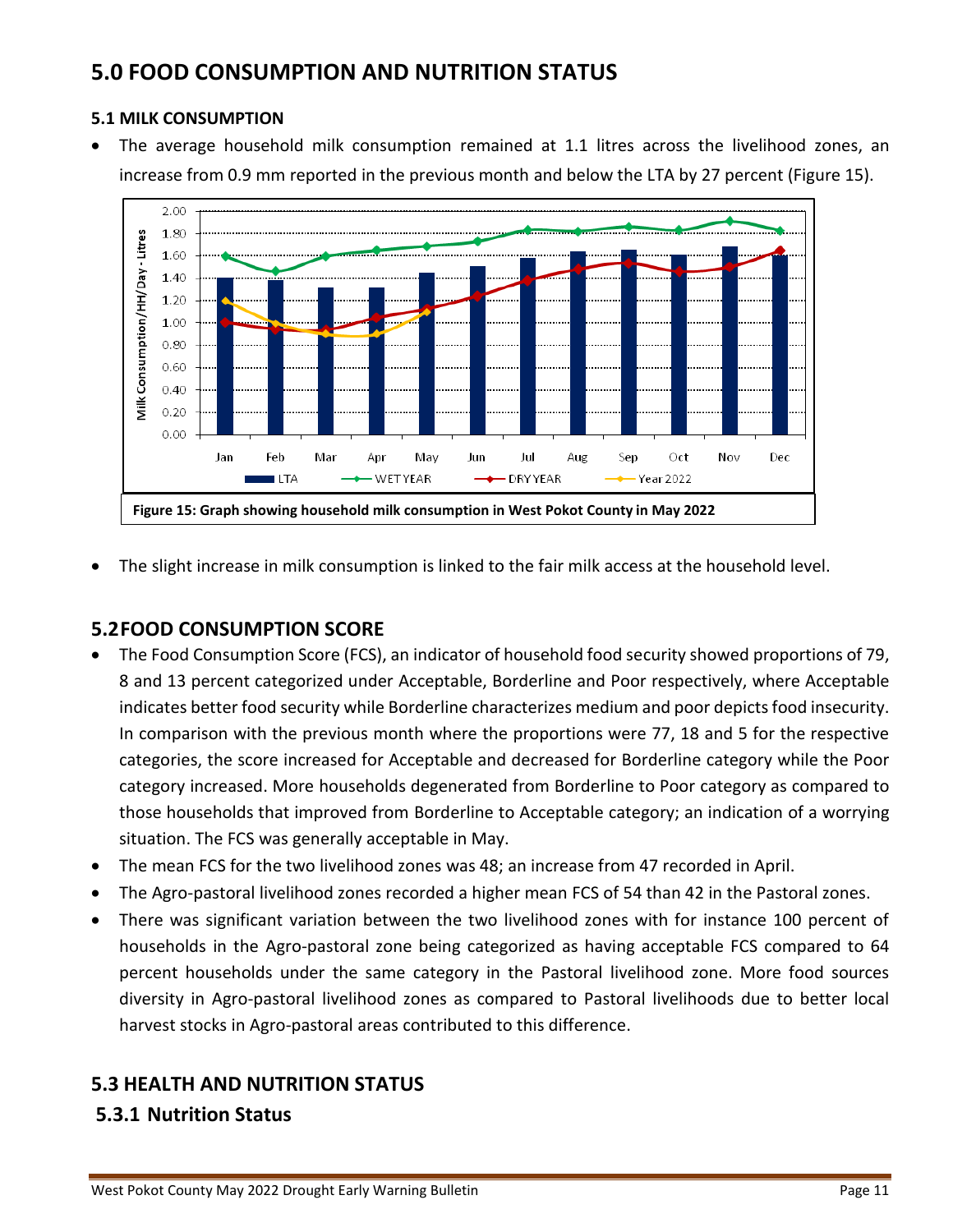• In May, the proportion of children under the age of five years who were malnourished, as recorded by the Mid Upper Arm Circumference colour (MUAC) codes was at 2.6 percent (moderate acute-2.3 percent and severe acute-0.3 percent), same as in April; showing stability (Figure 16).



When compared to the LTA of 2.8 percent, the proportion of children that were severely and moderately

malnourished is below the normal range and dry years, a situation credited to better access to milk at the household level.

### **5.3.1 Health**

• Malaria and waterborne disease incidences including diarrhoea were reported as common ailments among the sampled households across the livelihood zones.

## **5.4 COPING STRATEGY**

### **5.4.1 Coping Strategy Index (CSI)**

- During the month, the CSI recorded was 1.5a drop from 1.7 reported in April. The decrease in CSI indicates that the households are employing slightly fewer strategies to cope with the food shortages during the month as compared to that of the previous month where milk availability contributed.
- The Pastoral zones reported a CSI of 1.6 while Agro-pastoral livelihood zones recorded 1.4
- The commonly employed consumption coping strategies by the affected households is through reliance on less preferred/less expensive foods.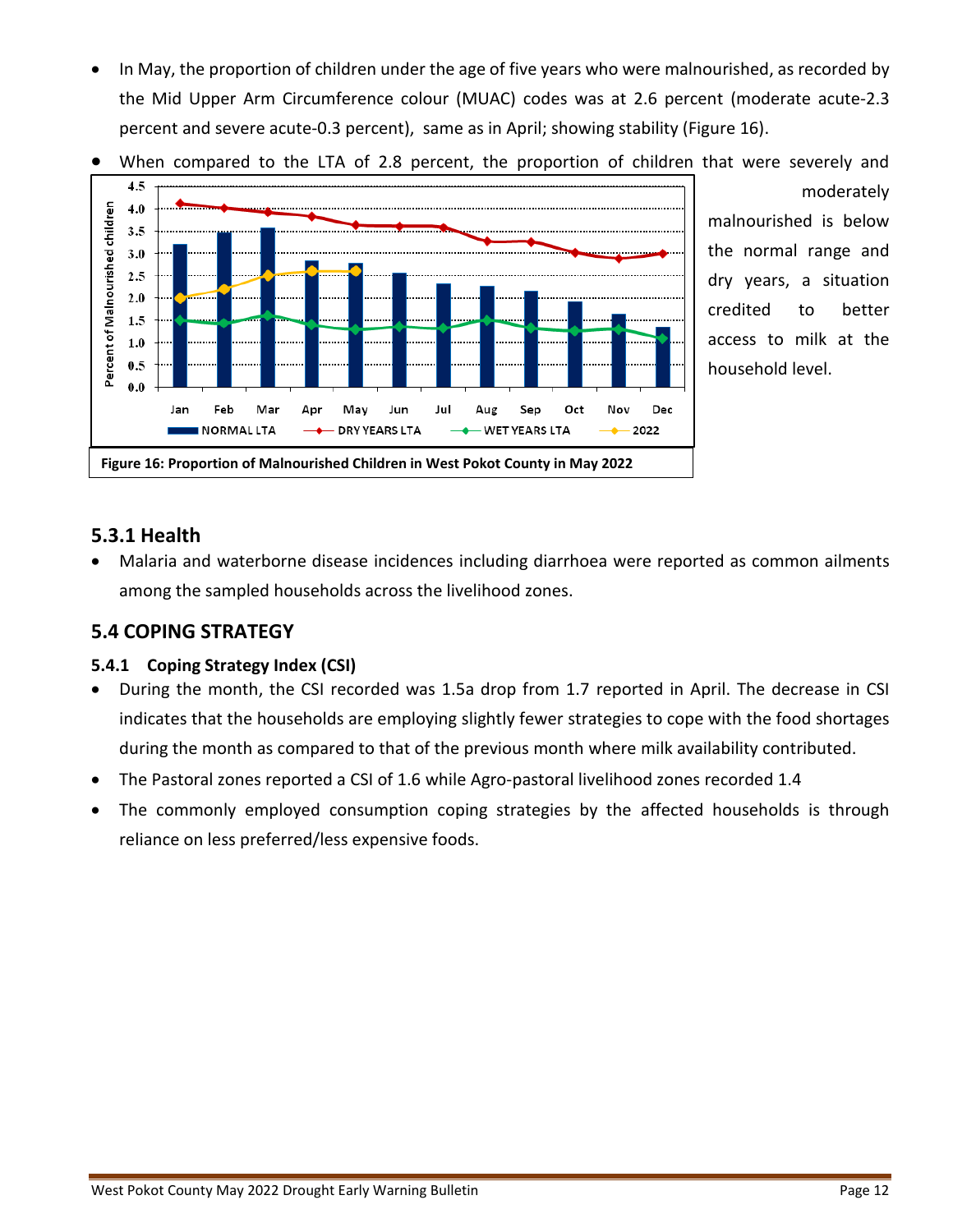# **6.0 CURRENT INTERVENTION MEASURES (ACTION) - Annexed**

# **7.0 EMERGING ISSUES**

## **7.1 INSECURITY/CONFLICT/HUMAN DISPLACEMENT**

• Insecurity cases were reported along the conflict hotspots of Elgeyo Marakwet/West Pokot and along Turkana/West Pokot borders.

## **7.2 MIGRATION**

• Livestock from Pokot Central; Masol and Lomut had migrated further into Turkana South hills in search of pasture.

## **7.3 FOOD SECURITY PROGNOSIS**

- In the period under review, meteorology department forecasts near normal off-season rains performance in the highlands while lowlands will receive below to near normal rainfall. As such, water and forage conditions in Mixed Farming and Agro-pastoral livelihood zones are expected to perform well over the period despite the late onset but the Pastoral areas will have minimal improvement.
- Forage condition is projected to improve the livestock body condition hence boosting livestock production.
- The depletion of food stocks at household level in the maize growing areas in Agro-pastoral and Mixed Farming zones is likely to affect food security at household level.
- Incidences of the severe malnutrition are anticipated to drop over the period, due to the improved milk accessibility among most households.
- Livestock market prices are expected to improve further attributed to ongoing rains that would improve body conditions.

## **8.0 RECOMMENDED INTERVENTIONS - Annexed**